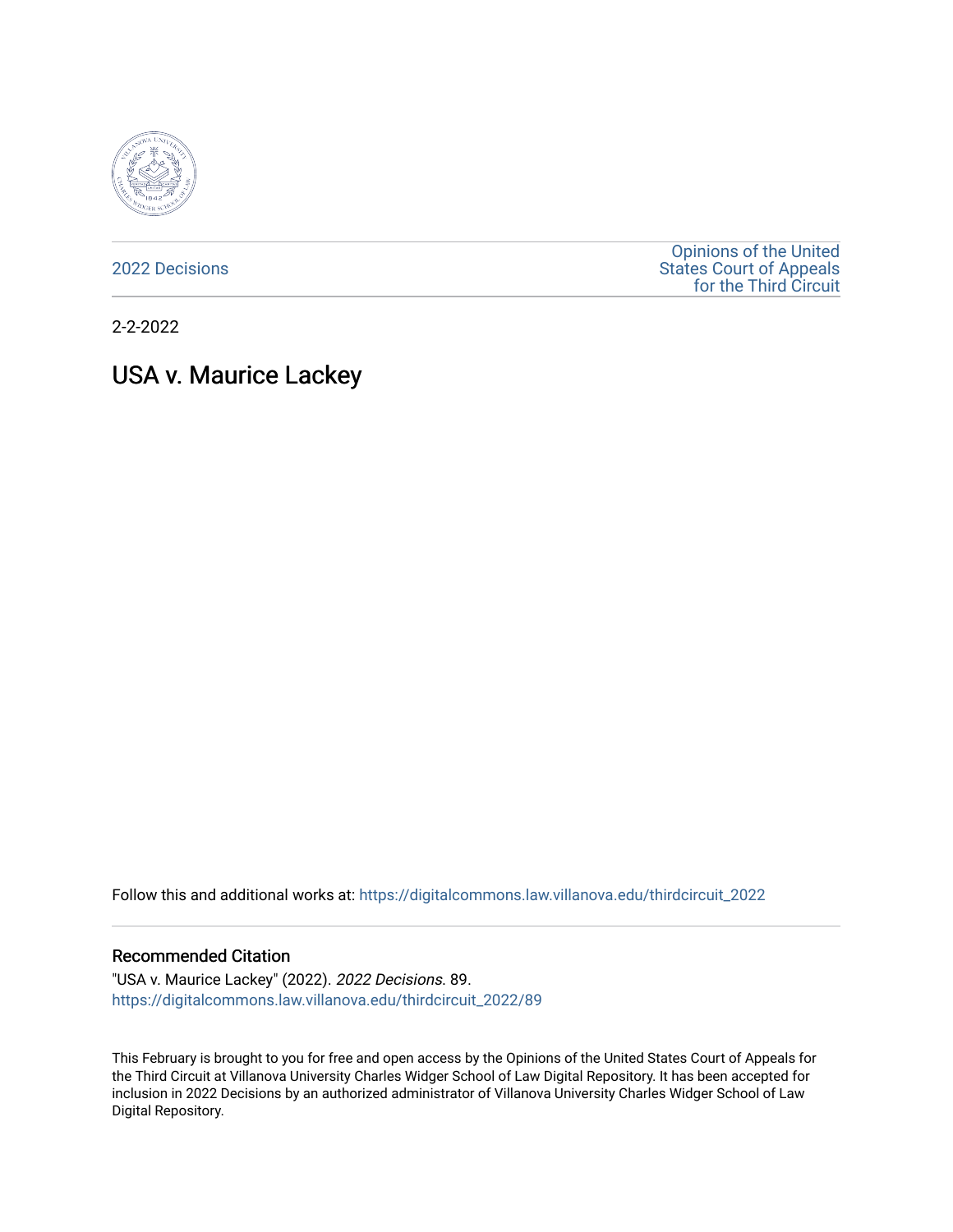## NOT PRECEDENTIAL

## UNITED STATES COURT OF APPEALS FOR THE THIRD CIRCUIT

Nos. 20-2977 and 20-2978 \_\_\_\_\_\_\_\_\_\_\_\_\_\_\_\_

\_\_\_\_\_\_\_\_\_\_\_\_\_\_\_\_

#### UNITED STATES OF AMERICA

v.

MAURICE LACKEY, a/k/a, Booper, a/k/a Maurice Demetrius Lackey, Appellant

On Appeal from the United States District Court for the Middle District of Pennsylvania (D.C. Criminal Nos. 1-03-cr-00171-001 and 1-17-cr-00269-001) District Judge: Honorable Christopher C. Conner \_\_\_\_\_\_\_\_\_\_\_\_\_\_\_\_

\_\_\_\_\_\_\_\_\_\_\_\_\_

Submitted Pursuant to Third Circuit L.A.R. 34.1 on November 10, 2021

Before: HARDIMAN, MATEY, and SCIRICA, *Circuit Judges.*

(Filed: February 2, 2022)

OPINION\* \_\_\_\_\_\_\_\_\_\_\_\_\_\_\_\_

\_\_\_\_\_\_\_\_\_\_\_\_\_\_\_\_

<sup>\*</sup> This disposition is not an opinion of the full Court and pursuant to I.O.P. 5.7 does not constitute binding precedent.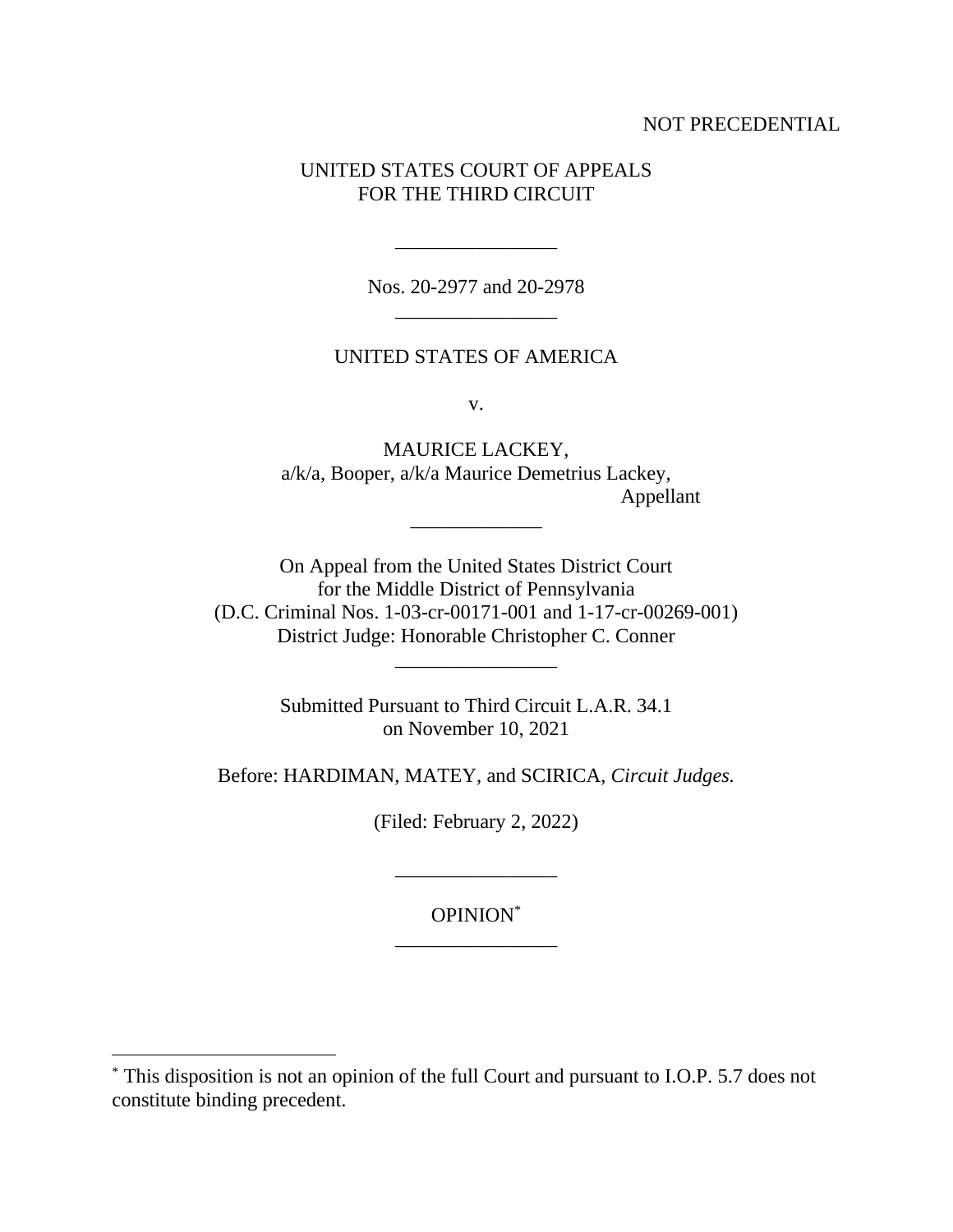### **SCIRICA**, *Circuit Judge*

Defendant Maurice Lackey challenges the District Court's denial of his motion to suppress physical evidence obtained from a search of his car. We will affirm.

I.

Shortly after midnight on June 18, 2017, Lackey, driving a Cadillac Escalade, cut across an intersection without yielding the right of way to oncoming traffic.<sup>1</sup> Lackey's failure to yield caused Sergeant (Sgt.) Tyron Meik of the Harrisburg Police Department (HPD), who was attempting to proceed straight through the intersection, to slam on his brakes to avoid a collision between their two vehicles. Immediately following the incident, Lackey drove a short distance from the intersection and parked on the side of the street. Sgt. Meik pulled up behind the Escalade, turned on his emergency lights, and initiated a traffic stop for Lackey's failure to yield at the intersection.

Sgt. Meik approached the driver's side window and asked Lackey if he knew why he was stopped. Lackey said yes, "[i]t was my fault." Appx. 068. Sgt. Meik then asked to see Lackey's license, proof of insurance, and registration. As Lackey fumbled through several documents trying to locate the requested items, Sgt. Meik noticed Lackey was fidgeting in his seat, moving around a lot, and otherwise appeared nervous. Eventually, Lackey produced an identification card and expired registration card, but he was unable to locate an insurance card. At this time, Sgt. Meik observed a male passenger, later identified

<sup>&</sup>lt;sup>1</sup> These facts are drawn from the District Court's denial of the motion to suppress and from the testimony presented at the suppression hearing.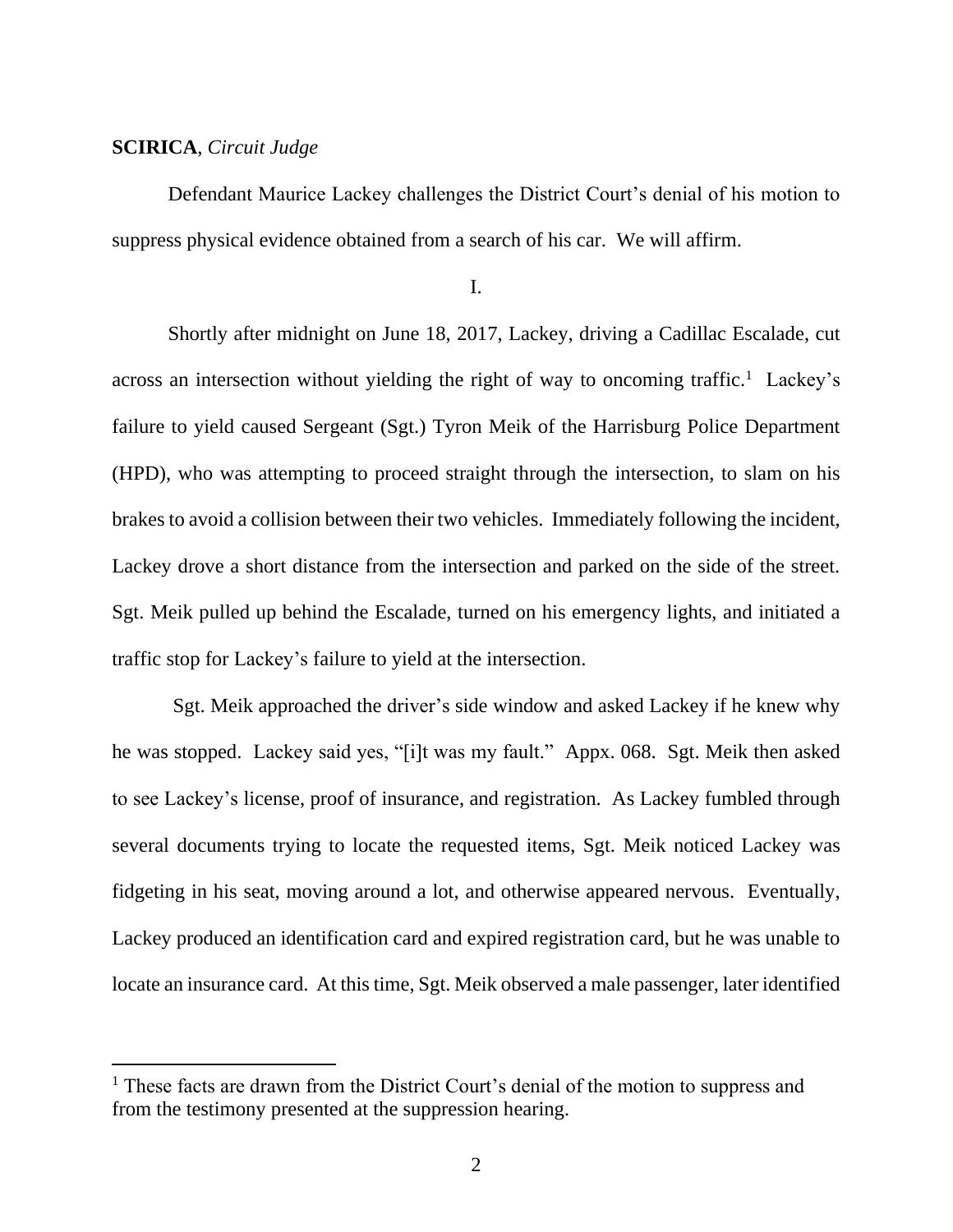as Hakim Simmons, seated in the front passenger seat of the Escalade. Sgt. Meik asked Simmons for identification, and Simmons provided a driver's license. During their interaction, Sgt. Meik observed Simmons appearing very nervous.

While Sgt. Meik was still at the driver's side window, Officers Darrin Bates and Michael Rudy from the HPD arrived on scene along with some other backup officers. Officer Bates approached the front passenger side window and recognized the passenger as Hakim Simmons, who Officer Bates knew was wanted by the police. Officer Rudy joined Sgt. Meik at the driver's side window and smelled the scents of air freshener and marijuana emanating from the Escalade. As was observed by Sgt. Meik, Officer Rudy noticed that Lackey appeared very nervous.

Leaving Officers Bates and Rudy with the Escalade, Sgt. Meik walked back to his vehicle and ran the information obtained from Lackey and Simmons. After learning there were outstanding warrants, including a capias warrant, for Simmons' arrest, Sgt. Meik returned to Officer Bates at the Escalade's front passenger window. Sgt. Meik asked Simmons to step out of the vehicle and placed him under arrest. As Simmons exited the vehicle, Officer Bates smelled the scent of fresh marijuana coming from the Escalade. Sgt. Meik searched Simmons incident to arrest and found a bag of marijuana, a cell phone, and approximately \$990 in cash in his front left shorts pocket. After completing the search of Simmons, Sgt. Meik stepped up to the driver's window and informed Lackey the officers would search the Escalade. Lackey refused to give consent to a search, but he was removed from the Escalade, and Officer Rudy began a search of the vehicle.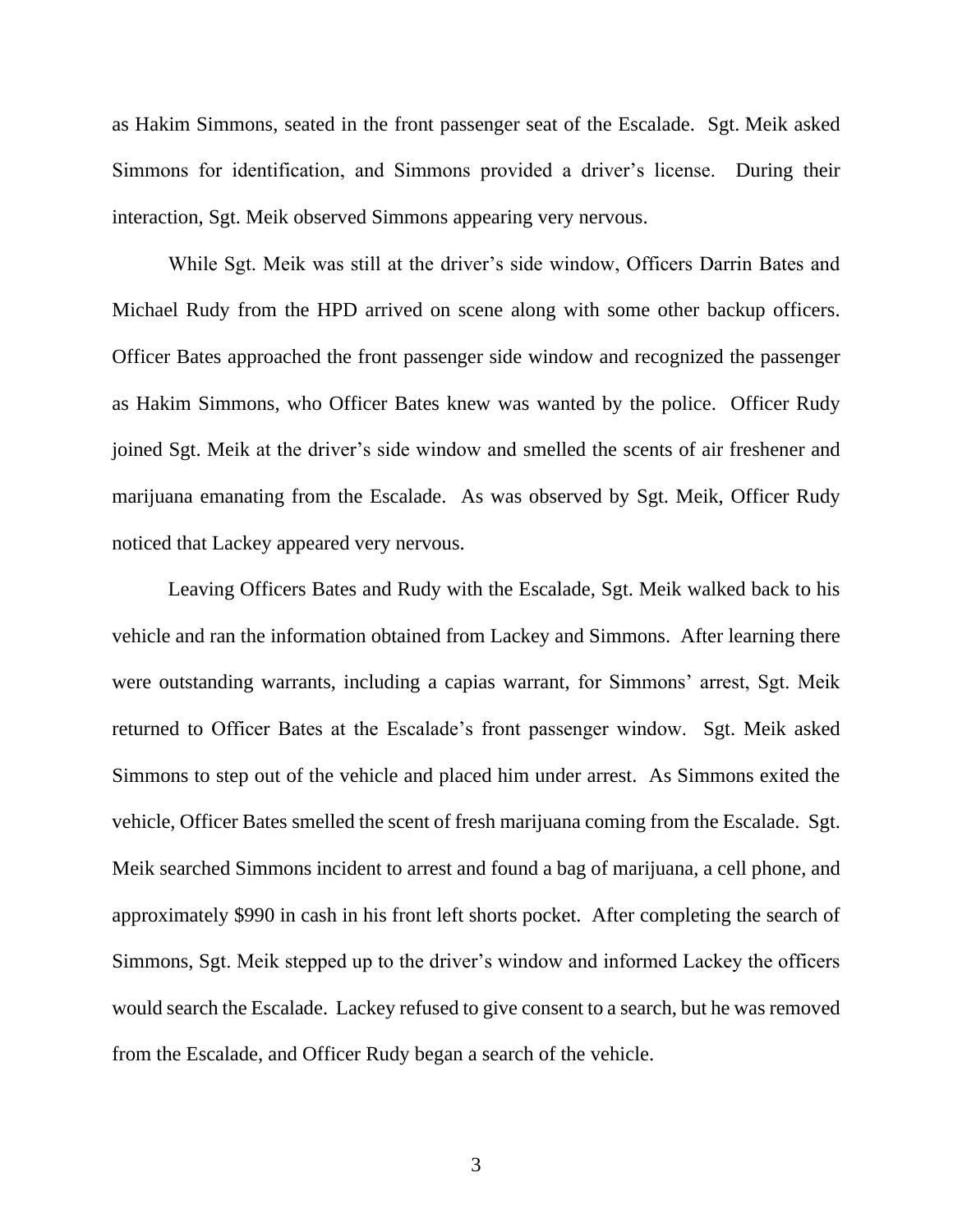Officer Rudy immediately located a Sig Sauer .45 caliber handgun in the upper compartment of the center console, which was located directly between the driver and passenger seats. Upon discovery of the firearm, Officer Rudy paused the search and placed Lackey under arrest. Officer Bates then resumed the search and found cocaine base in the upper compartment of the same center console, a second .45 caliber handgun in the lower compartment of the center console, and a bag of marijuana stuffed between the passenger seat and center console. For the duration of the search, Sgt. Meik was occupied with Simmons' arrest, and he did not actively participate in the search.

A federal grand jury indicted Lackey for possession with intent to distribute cocaine base and marijuana (Count I), felon in possession of a firearm (Count II), and possession of firearms in furtherance of drug trafficking (Count III). Lackey pleaded not guilty and moved to suppress all evidence found during the search of the Escalade. The Court denied the motion to suppress, finding the search was permissible under the automobile exception to the Fourth Amendment's warrant requirement. A jury found Lackey guilty on all three counts, and Lackey was sentenced to 480 months' imprisonment. Lackey filed a timely appeal.

## $II.<sup>2</sup>$

Lackey challenges the District Court's denial of his motion to suppress evidence. We review a denial of a motion to suppress under a mixed standard—clear error for factual findings and plenary review for legal determinations. *United States v. Green*, 897 F.3d 173,

<sup>&</sup>lt;sup>2</sup> The District Court had jurisdiction under 18 U.S.C. § 3231. We have jurisdiction under 28 U.S.C. § 1291.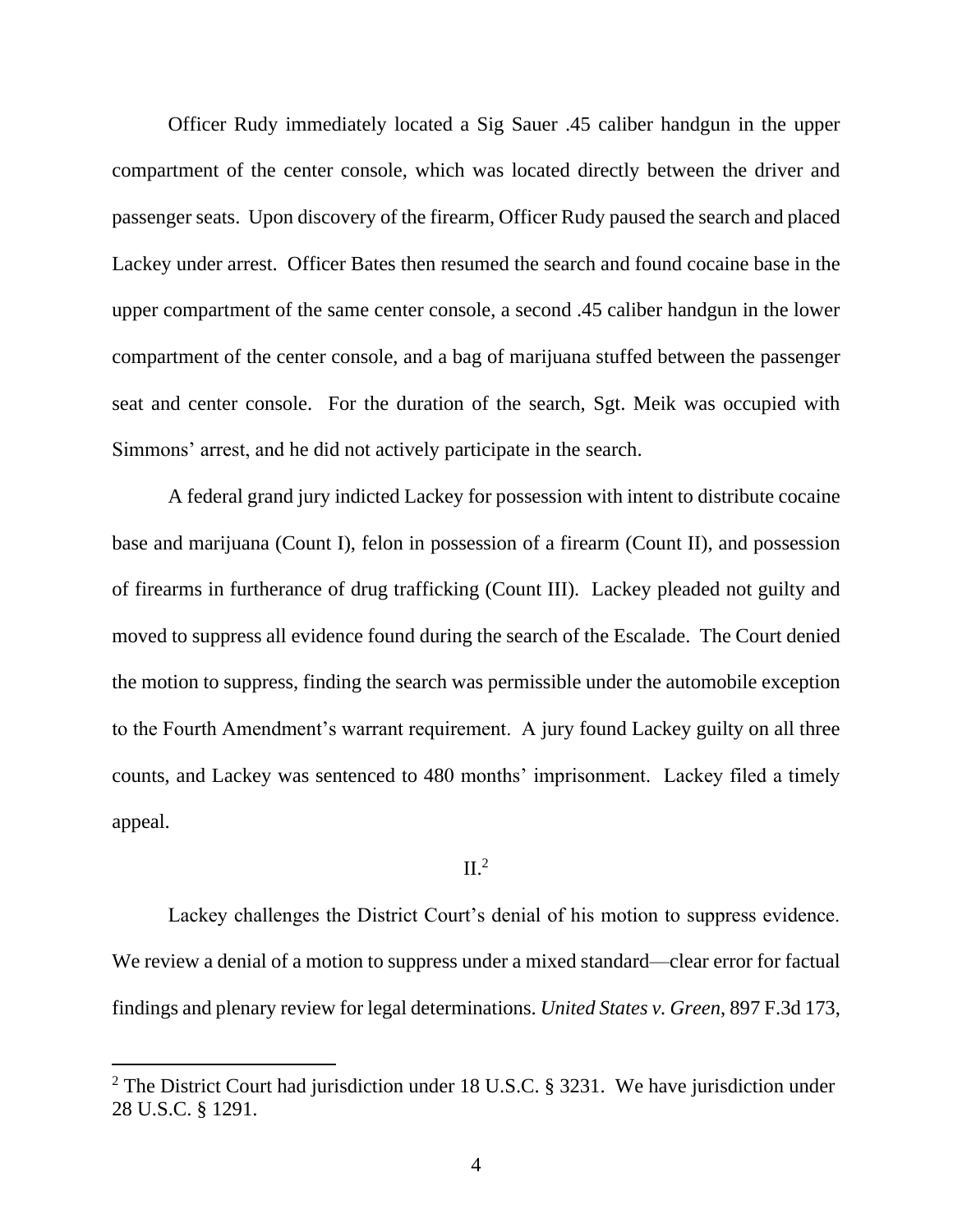178 (3d Cir. 2018). We may affirm on any ground supported by the record. *Id.* (citing *Tourscher v. McCullough*, 184 F.3d 236, 240 (3d Cir. 1999)).

The Fourth Amendment protects individuals from unreasonable searches and seizures. U.S. Const. amend. IV. Warrantless searches are presumptively unreasonable, "subject only to a few specifically established and well-delineated exceptions." *Katz v. United States*, 389 U.S. 347, 357 (1967). One such exception is the "automobile exception," which allows law enforcement to search a vehicle without a warrant if there is "probable cause to believe that the vehicle contains evidence of a crime." *United States v. Donahue*, 764 F.3d 293, 300 (3d Cir. 2014) (quoting *United States v. Salmon*, 944 F.2d 1106, 1123 (3d Cir. 1991)).

"The probable cause inquiry is 'commonsense,' 'practical,' and 'nontechnical;' it is based on the totality of the circumstances and is judged by the standard of 'reasonable and prudent men.'" *Donahue*, 764 F.3d at 301 (quoting *Illinois v. Gates*, 462 U.S. 213, 230– 31 (1983)). Probable cause exists if "there was a 'fair probability that contraband or evidence of a crime' would have been found." *Id.* (quoting *Gates*, 462 U.S. at 238). If probable cause justifies a search under the automobile exception, "it justifies the search of every part of the vehicle and its contents that may conceal the object of the search." *United States v. Ross*, 456 U.S. 798, 825 (1982).

Here, Officers Bates and Rudy developed probable cause to search the Escalade. "It is well settled that the smell of marijuana alone, if articulable and particularized, may establish not merely reasonable suspicion, but probable cause." *United States v. Ramos*, 443 F.3d 304, 308 (3d Cir. 2006). Both Officer Bates and Officer Rudy smelled the odor